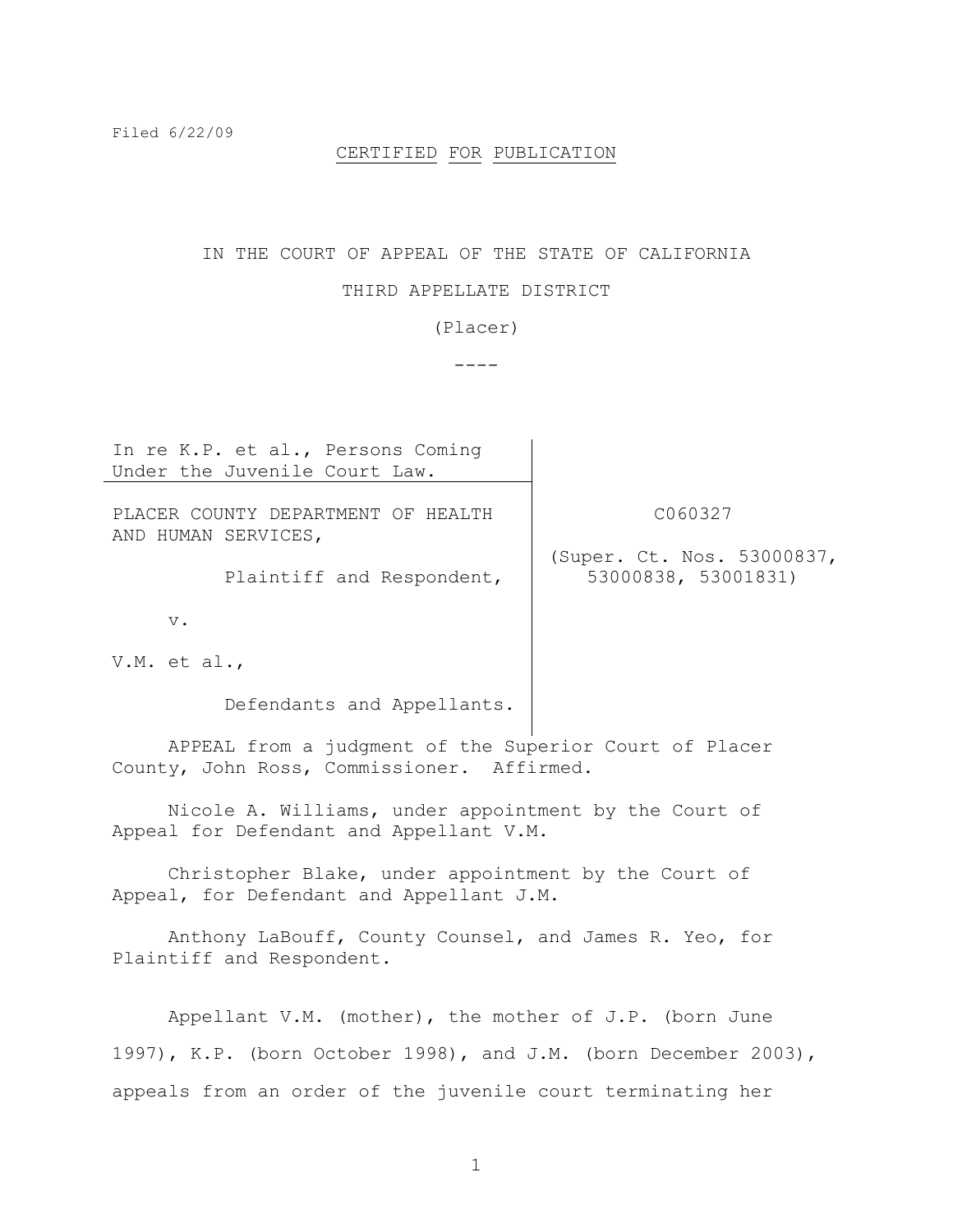parental rights. (Welf. & Inst. Code, §§ 366.26, 395; undesignated statutory references are to the Welfare and Institutions Code.)

Appellant J.M. (father), the father of minor J.M.,**1** appeals from an order entered by the juvenile court pursuant to section 366.26, which did not terminate his parental rights but which did set adoption as the permanent placement goal.

The court found there is a probability that J.P. will be adopted, he is difficult to place, and termination of parental rights would not be detrimental to him. (§§ 366.26, 395.)

On appeal, mother and father (collectively, appellants) contend that the juvenile court did not comply with the notice provisions of the Indian Child Welfare Act. (25 U.S.C., § 1901 et seq. (ICWA).) We shall affirm.

## **BACKGROUND**

In November 2002, following several instances of domestic violence between the mother and her live-in girlfriend, the minors J.P. and K.P. were detained and the Placer County Department of Health and Human Services (HHS) filed a dependency petition alleging jurisdiction under section 300, subdivisions (b) (failure to protect) and (c) (serious emotional damage).

The mother told HHS that she was a member of the Colfax/Todd's Valley Consolidated Tribe. HHS determined the

÷.

**<sup>1</sup>** C.S., the father of minors J.P. and K.P., is not a party to this appeal.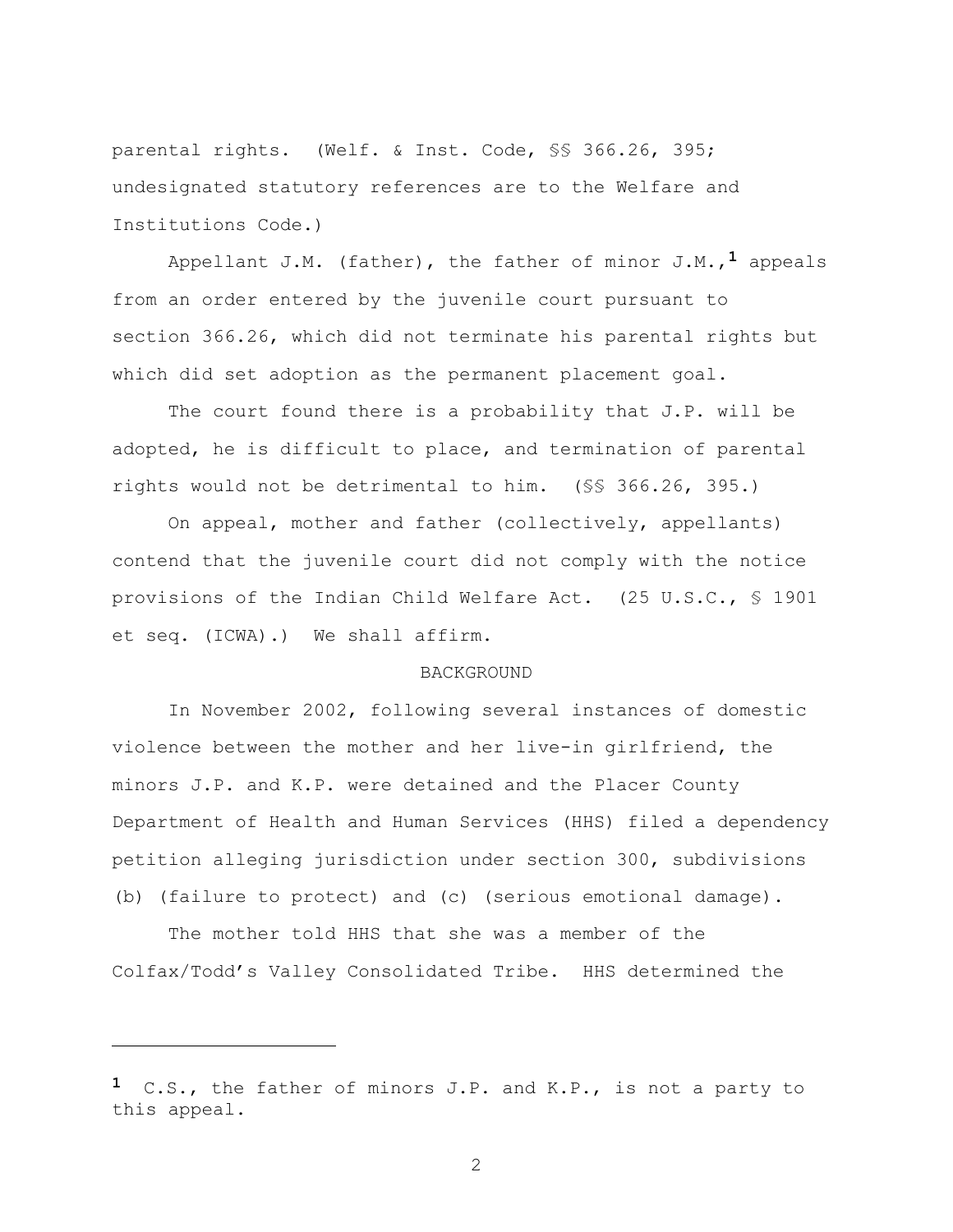tribe was not federally recognized and did not notify it of the proceedings.

The juvenile court sustained the petition in January 2003, placing J.P. and K.P. with the mother. The dependency action was dismissed in July 2003 after the mother completed her reunification plan.

In May 2005, another dependency petition was filed alleging jurisdiction of J.P., K.P. and J.M. (collectively, the minors) under section 300, subdivisions  $(b)$ ,  $(c)$ , and  $(q)$  (no material support), following domestic violence between the mother and the father leading to the mother's arrest. The petition also alleged appellants had a history of domestic violence and substance abuse.

Reports indicated the mother was possibly bipolar and detailed her lengthy child welfare history. Two mental health experts examined the father and found he had borderline personality disorder, antisocial tendencies, signs of paranoid schizophrenia and depression, and an IQ of 73. The experts concluded the father was not likely to benefit from reunification services.

The juvenile court amended the petition to omit the subdivision (g) allegation and sustained the petition. Reunification services were denied to the father and offered to the mother. The minors were returned to the mother in January 2006 and the dependency action was dismissed in August 2006.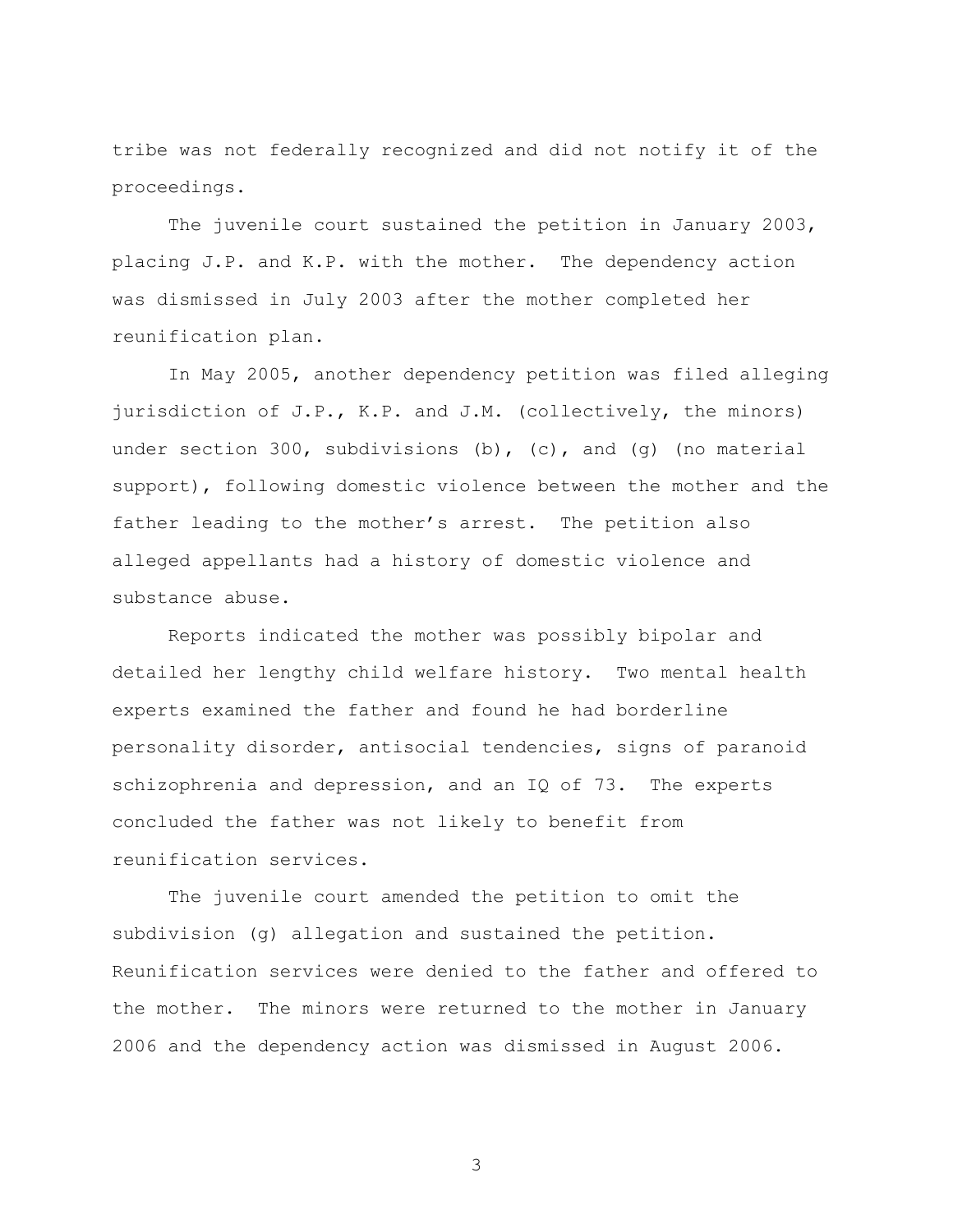A third dependency petition was filed in September 2007, alleging jurisdiction of the minors under section 300, subdivisions (b) and (c), after incidents of domestic violence between the mother and maternal grandmother and a fight between the mother and father.

At the September 2007 detention hearing, the juvenile court found the minors were not Indian children within the meaning of ICWA. Pursuant to section 306.6,**2** the juvenile court allowed the Colfax/Todd's Valley Consolidated Tribe to participate in the proceedings. The tribal representative expressed a preference for placement with an Indian family.

The juvenile court sustained the petition in December 2007. Reunification services were denied to the father pursuant to section 361.5, subdivision (e)(2), and offered to the mother. The minors were continued in their foster home placement.

In April 2008, the juvenile court granted HHS's petition for modification (§ 388) and deprived appellants of the right to make educational decisions for the minors, appointing the educational representative recommended by the tribe. After the tribe's educational representative failed to enroll K.P. in elementary school, the juvenile court vacated the appointment and appointed the minors' Child Advocates of Placer County (CASA) representatives as the educational surrogates.

÷.

**<sup>2</sup>** Section 306.6 gives the juvenile court the discretion to allow a tribe that is not federally recognized to participate in the proceedings.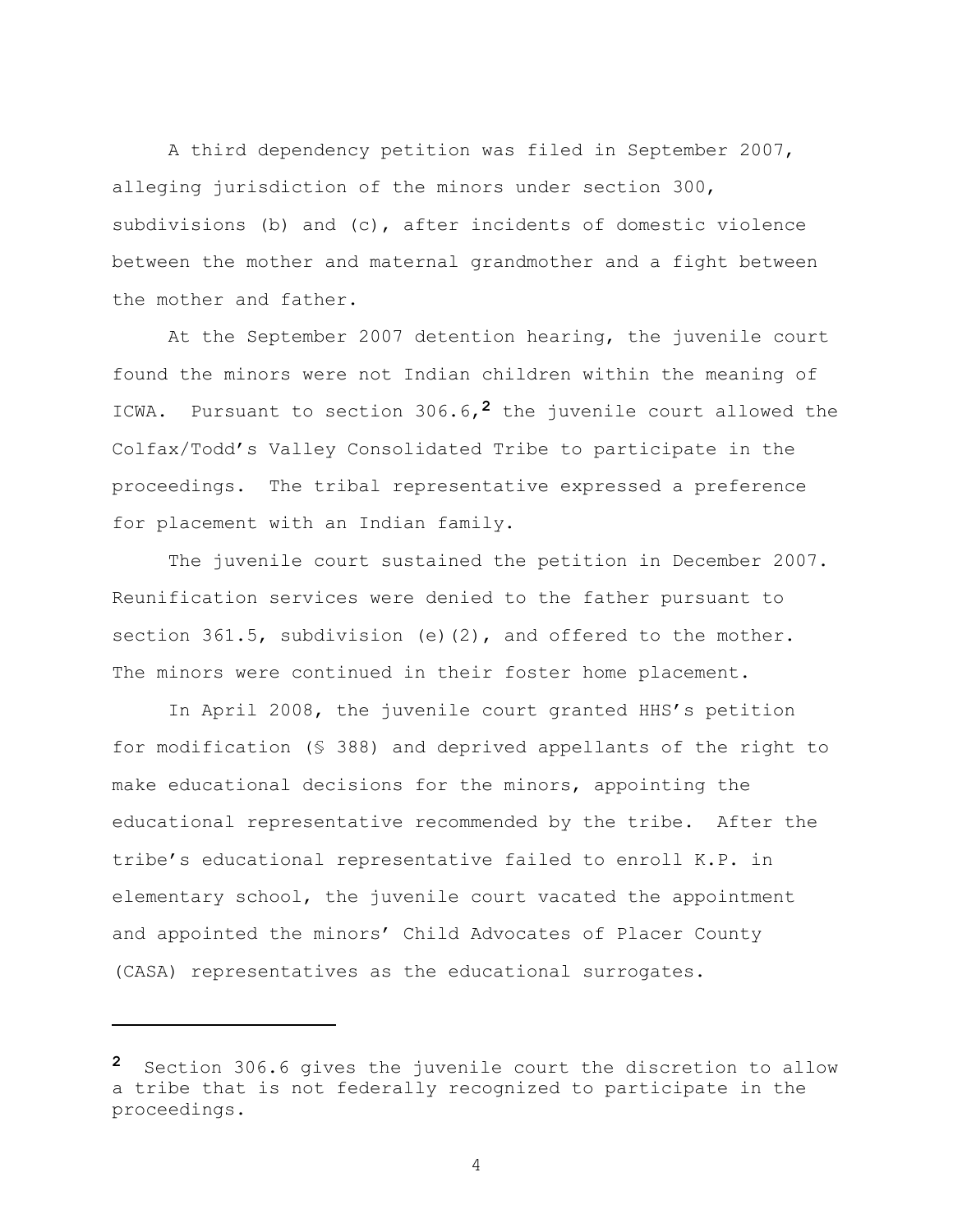The juvenile court terminated reunification services for the mother in May 2008. The tribal representative requested placement with an Indian foster family.

In October 2008, the juvenile court terminated the mother's parental rights as to K.P. and J.M. and made the findings set forth above regarding the minor J.P.

#### DISCUSSION

The mother is a member of the Colfax/Todd's Valley Consolidated Tribe. This tribe is not recognized by the federal government. (70 Fed.Reg. 71194-71198 (Nov. 25, 2005).) Appellants claim HHS violated the ICWA by failing to investigate the tribe's affiliation with federally recognized tribes and to provide notice to those tribes. They are mistaken.

The ICWA protects the interests of Indian children and promotes the stability and security of Indian tribes by establishing minimum standards for, and permitting tribal participation in, dependency actions. (25 U.S.C. §§ 1901, 1902, 1903(1), 1911(c), 1912.) To facilitate participation, notice of the pending proceeding and the right to intervene must be sent to the tribe or to the Bureau of Indian Affairs (BIA) if the tribal affiliation is not known.  $(25 \text{ U.S.C. } $ 1912(a); $ 224.2, ]$ subd. (a).) Once notice is provided, it must be sent for each subsequent hearing until it is determined that the ICWA does not apply. (§ 224.2, subd. (b); *In re Marinna J.* (2001) 90 Cal.App.4th 731, 736.)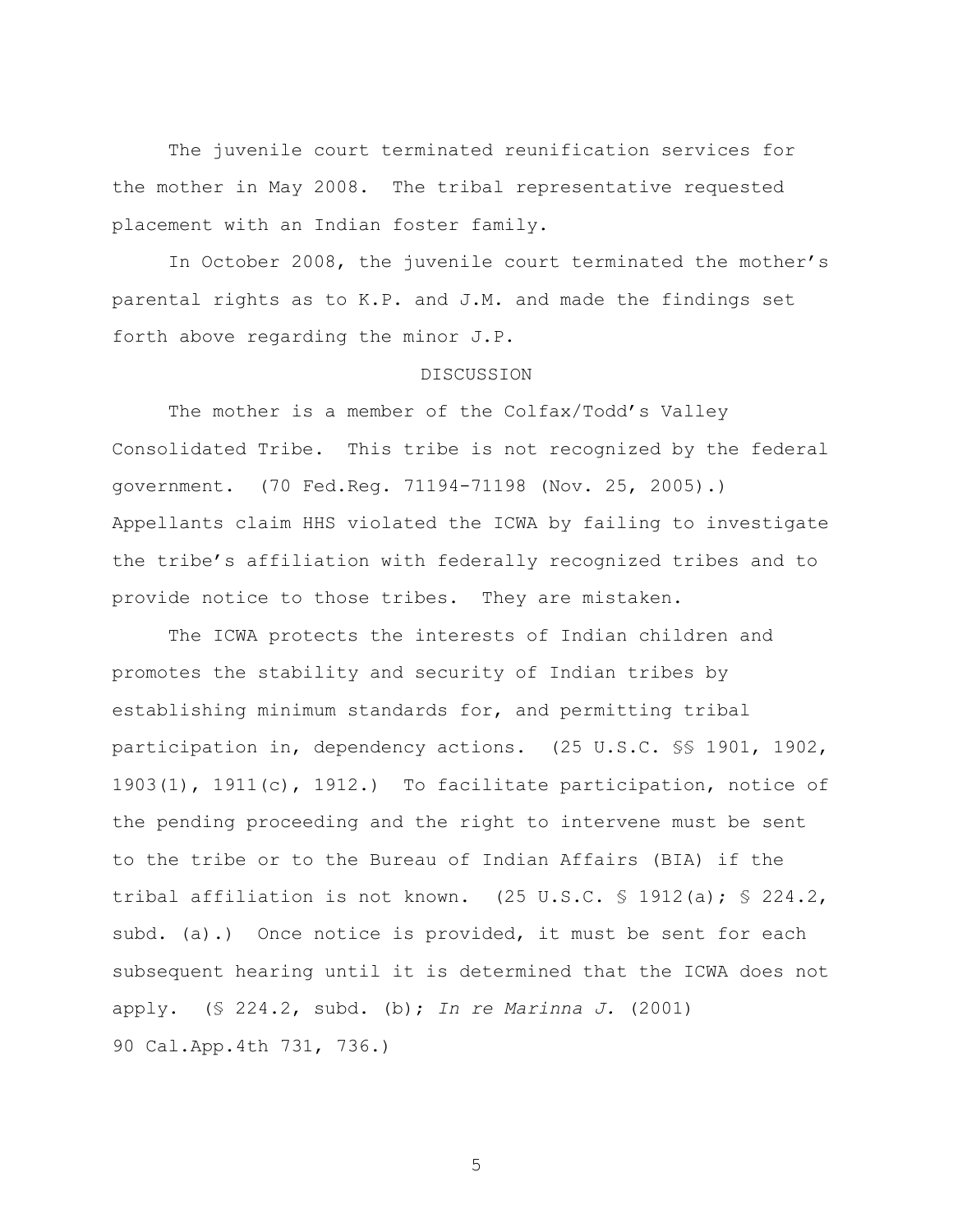Since the ICWA applies only to federally recognized tribes (25 U.S.C. § 1903(8)), it does not apply to the mother's tribe. Appellants contend that the mother's tribe might be affiliated with either the Miwok or Maidu tribe, relying on information appellants' counsel claims to have found on the Internet. Appellants do not assert this is conclusive proof of affiliation with a federally recognized Indian tribe, but submit it to demonstrate the alleged ease of determining this question.

However, the evidence appearing on the Internet sites referred to by appellants was never presented to the juvenile court. There was no evidence before the juvenile court suggesting that the Colfax/Todd's Valley Consolidated Tribe was affiliated with a federally recognized Indian tribe. The notice provisions of the Act are triggered "where the [juvenile] court knows or has reason to know that an Indian child is involved." (*In re Desiree F.* (2000) 83 Cal.App.4th 460, 469.) Here, the juvenile court had no reason to know the tribal affiliation of the minors was with any tribe other than the Colfax/Todd's Valley Consolidated Tribe. Appellants have cited no authority for the proposition that evidence based on Internet site addresses may be considered for the first time on appeal. For example, they have not requested that we take judicial notice of this evidence, nor do we see how judicial notice would be proper. Accordingly, in this appeal, we do not consider the information tendered by appellants that was not before the juvenile court.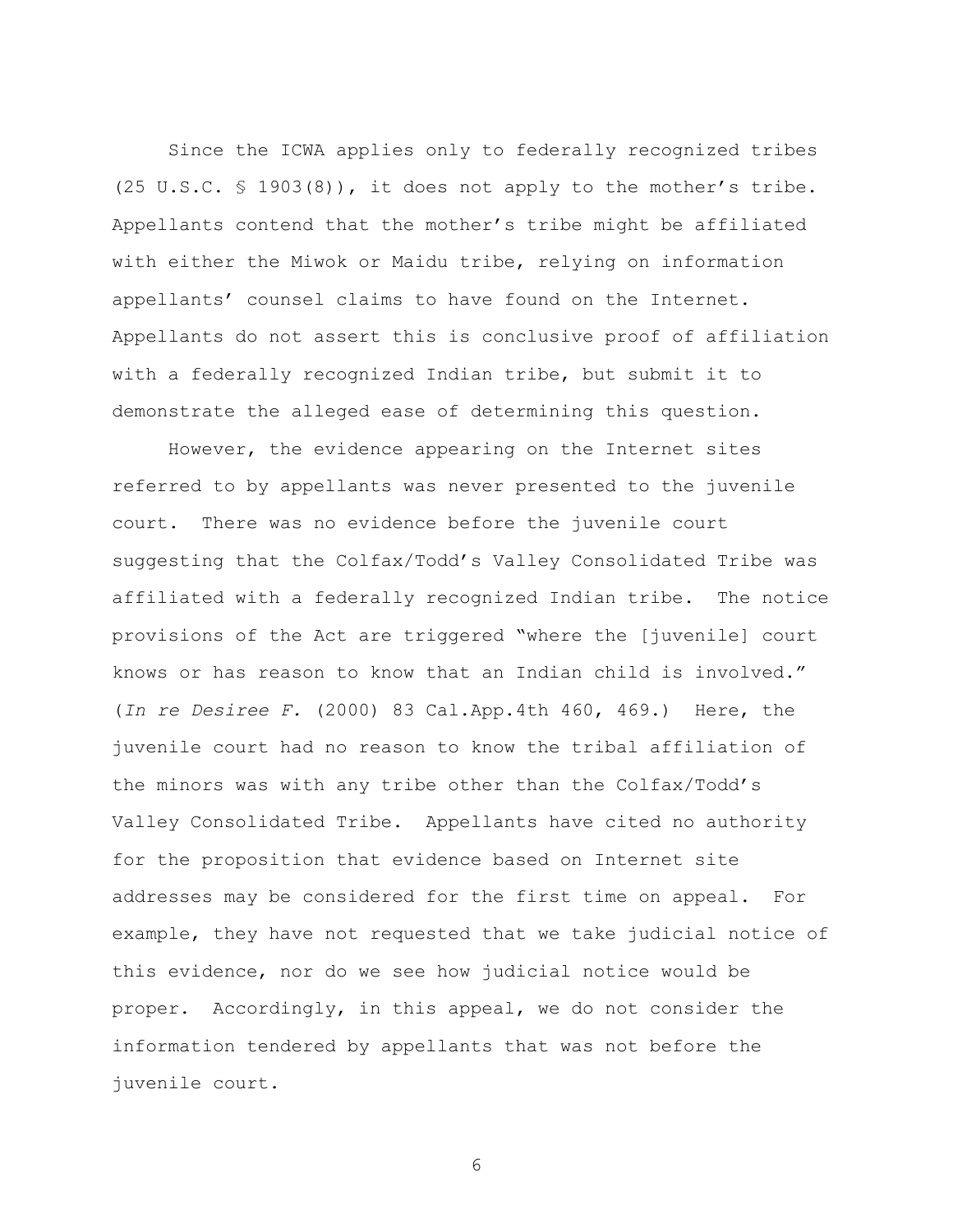Appellants also cite no authority supporting their novel contention that an agency must investigate any possible affiliation of a tribe which is not federally recognized. Their reliance on *In re Louis S.* (2004) 117 Cal.App.4th 622 (*Louis S.*) is misplaced. In *Louis S.*, the maternal grandmother was alleged to be an Apache, and the minor was eligible for membership in the Chiricahua Tribe, a branch of the Apache. (*Id*. at p. 627.) Among the ICWA issues raised in the appeal was whether the agency should have notified all eight federally recognized Apache tribes. (*Id*. at p. 632.) The Court of Appeal noted the Chiricahua Tribe was not federally recognized; however, the record established it may have merged with one or more of the federally recognized Apache tribes. (*Ibid.*) The court held the agency should notify the BIA and the federally recognized tribe or tribes that had absorbed the Chiricahua. (*Id*. at pp. 632- 633.)

In *Louis S.*, the agency had reason to know the minor could be a member of a federally recognized tribe. As we have already explained, the record contains no evidence that the Colfax/Todd's Valley Consolidated Tribe is or has been absorbed by a federally recognized tribe. Neither *Louis S.* nor any other decision supports appellants' claim.

We decline to extend the ICWA to cover an allegation of membership in a tribe not recognized by the federal government. Neither HHS nor the juvenile court was under a duty to comply with the notice provisions of the ICWA.